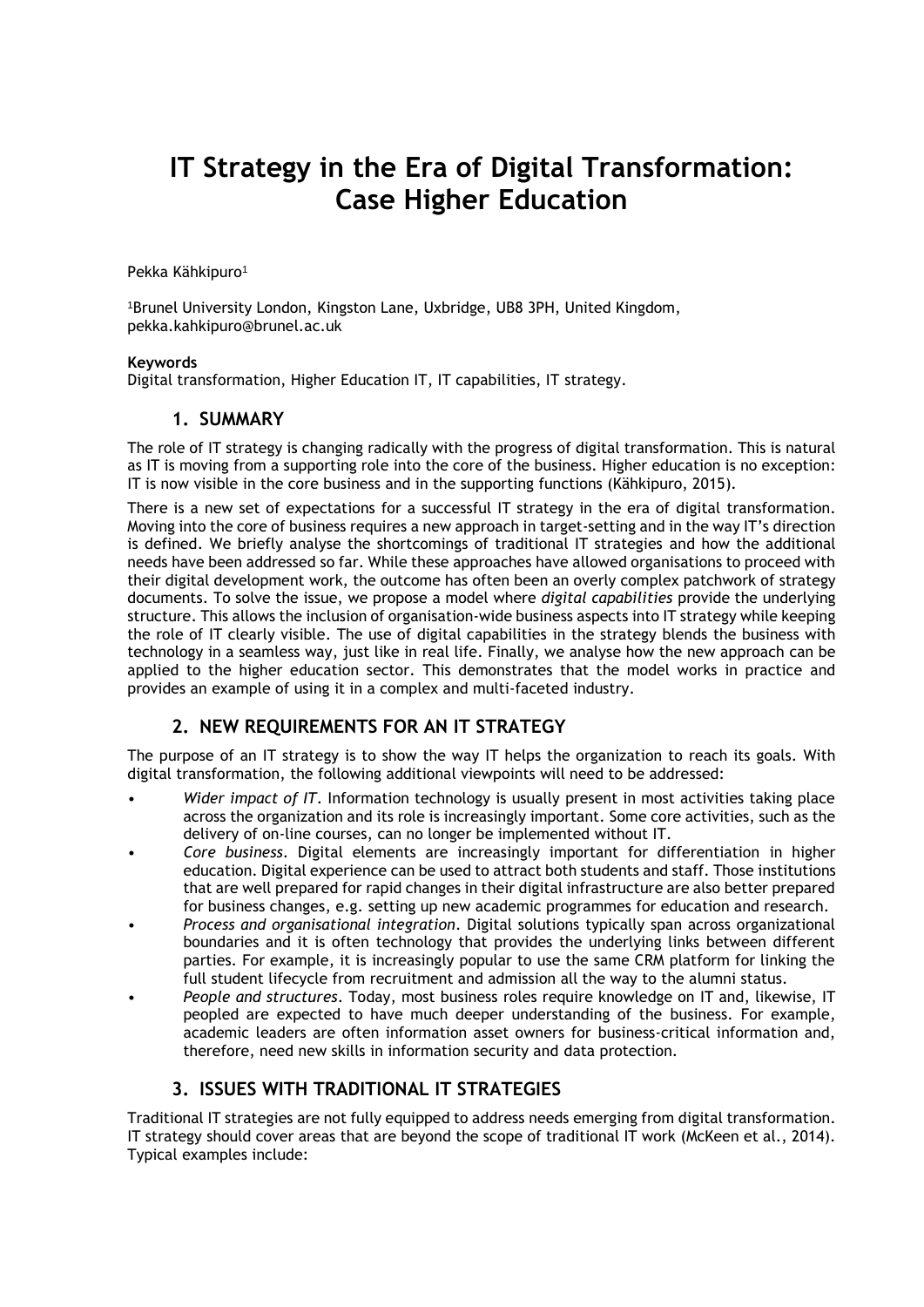- *Business context*. In traditional IT strategies, the link to the business is often a one-way street where the IT infrastructure is expected to enable desired business changes as instructed.
- *Separation of business capabilities from information and technology*. Traditional strategy templates keep IT (and other) enablers separate from the "core" business.
- *People, culture, ecosystems*. Traditional business and IT strategies deal with people, culture and ecosystems with a layered approach: one approach is used for the business layer and another approach is used for the IT layer. Digital transformation brings these two layers together and the strategy needs to reflect this.

Due to the limitations of traditional IT strategies, organisations have often published separate "digital strategies" in addition to their IT strategies. While this provides an incremental workaround, the outcome is often complex and makes the implementation work more difficult.

# **4. USING DIGITAL CAPABILITIES TO BRIDGE THE GAP**

The use of digital capabilities can bring clarity for dealing with digital transformation (Hentrich et al., 2016), and the model also works for the higher education sector (Kähkipuro, 2017). Capabilities have several characteristics that are useful in tackling the issues identified above:

- *Wider impact of IT*. Digital capabilities typically combine people, tools and processes across organisational boundaries. Consequently, IT elements get blended with business elements just like they do in real life.
- *Core business*. Some core business capabilities are completely dependent on the use of technology (e.g. on-line courses) and, with the capability approach, they will be addressed in their entirety without e.g. forgetting the required technology investments.
- *Process and organisational integration*. The capability approach allows the strategy to focus on processes rather than on organisational units. The focus will be on finding the optimal solution for the whole organisation rather than for the individual units.
- *People and structures*. With the capability approach, structures will be less important. Consequently, people will be more empowered, and the organisation can adopt different modes of operation depending on the skill sets that are available.

## **5. APPLYING THE MODEL TO HIGHER EDUCATION**

In higher education, the above model leads can be implemented in several ways. One possible approach is to use the following grouping

- *Business driven capabilities*: education, research, professional services, business growth
- *Cross-cutting capabilities*: automation and self-service, cyber security and data privacy, digital content creation, digital project delivery
- *Organisational capabilities*: partnerships, governance, people: technical skills, digital scholarship
- *Future-looking capabilities*: business intelligence and analytics, artificial intelligence, etc.

Each group will need a separate approach but within the groups there are similarities and possibilities for synergies.

## **6. REFERENCES**

Hentrich, C., Pachmajer, M (2016). *d.quarks: The Path to Digital Business.* Hamburg, Germany: Murmann Publishers.

Kähkipuro, P. T. (2015). Case Aalto University – Digital Transformation in Higher Education. In *Collin, Hiekkanen, Korhonen, Halén, Itälä, Helenius (eds.), IT Leadership in Transition, The Impact of Digitalization in Finnish Organizations*. Aalto University publication series, SCIENCE + TECHNOLOGY 7/2015, 81-88.

Kähkipuro, P. T. (2017). Essential IT capabilities for a successful digital transformation in Higher Education. *European Journal of Higher Education IT, 2017-1* [\(http://www.eunis.org/erai/2017-1/\)](http://www.eunis.org/erai/2017-1/).

McKeen, J. D., Smith, H. A. (2014). *IT Strategy: Issues and Practices*. Essex, England: Pearson.